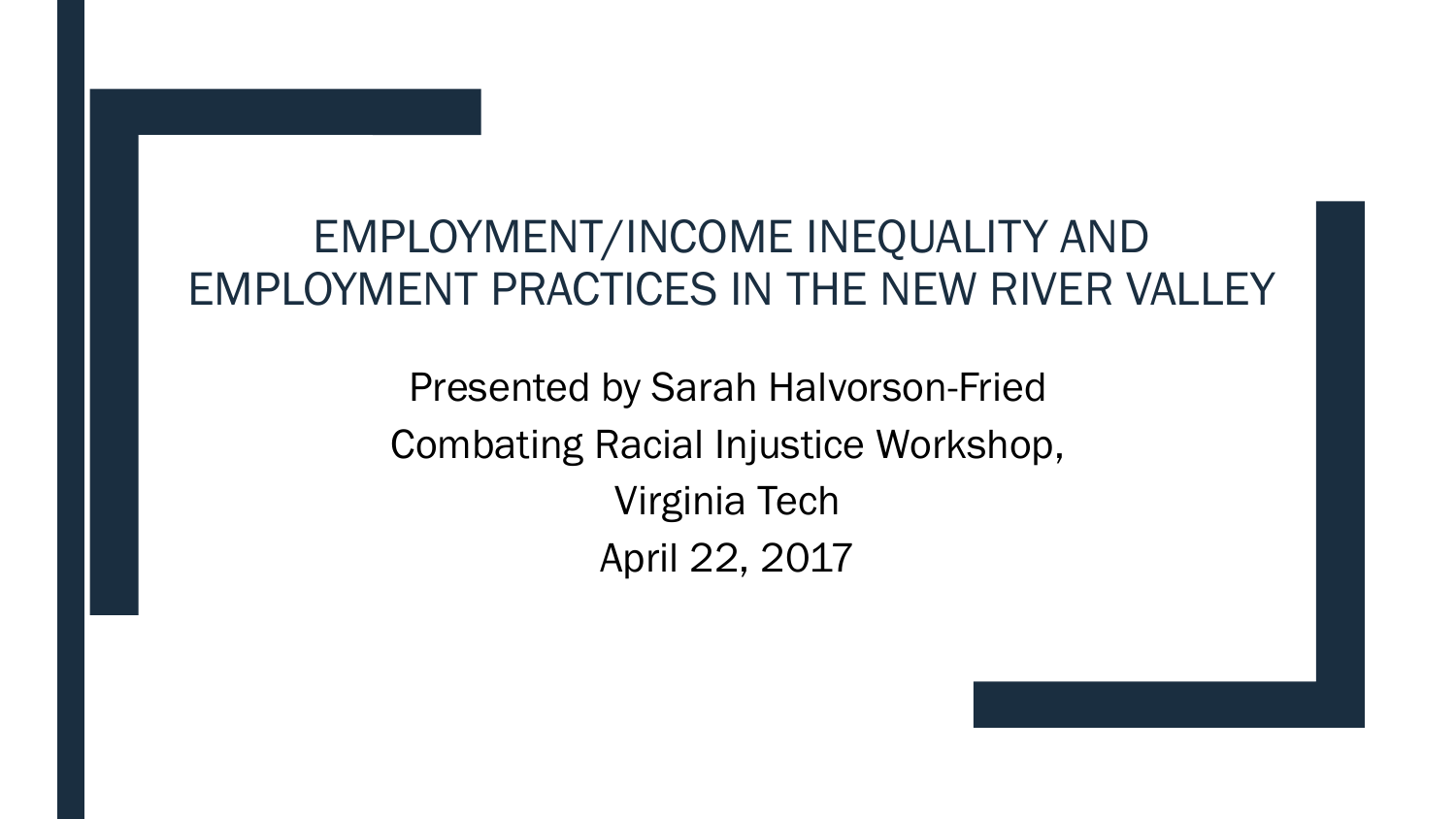## Labor force participation and employment are both lower for blacks



New River Valley, 2011-2015, students excluded

U.S. Census Bureau American Community Survey (ACS) data retrieved from Minnesota Population Center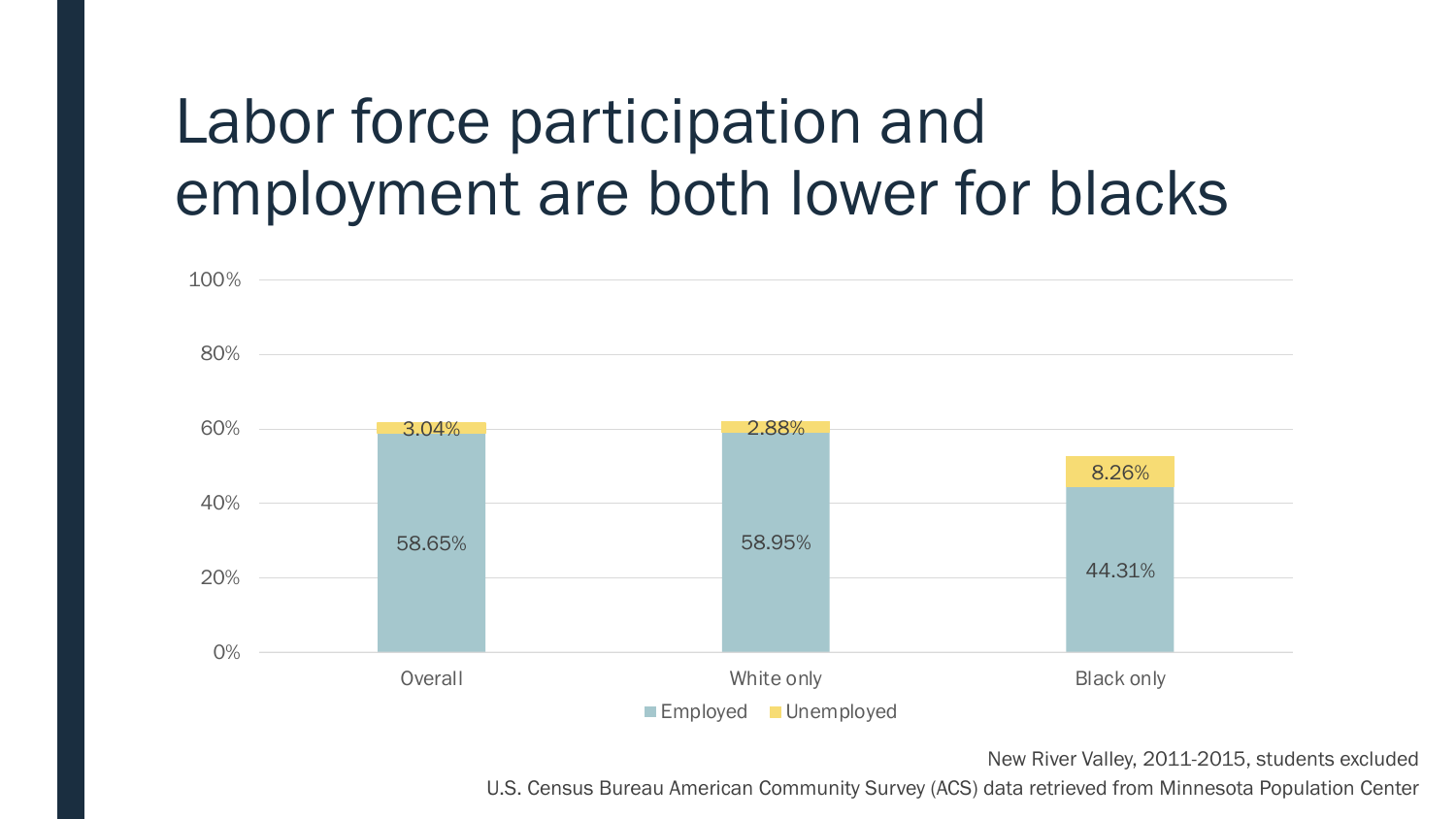## Unemployment is higher among blacks in the labor force



U.S. Census Bureau American Community Survey (ACS) data retrieved from Minnesota Population Center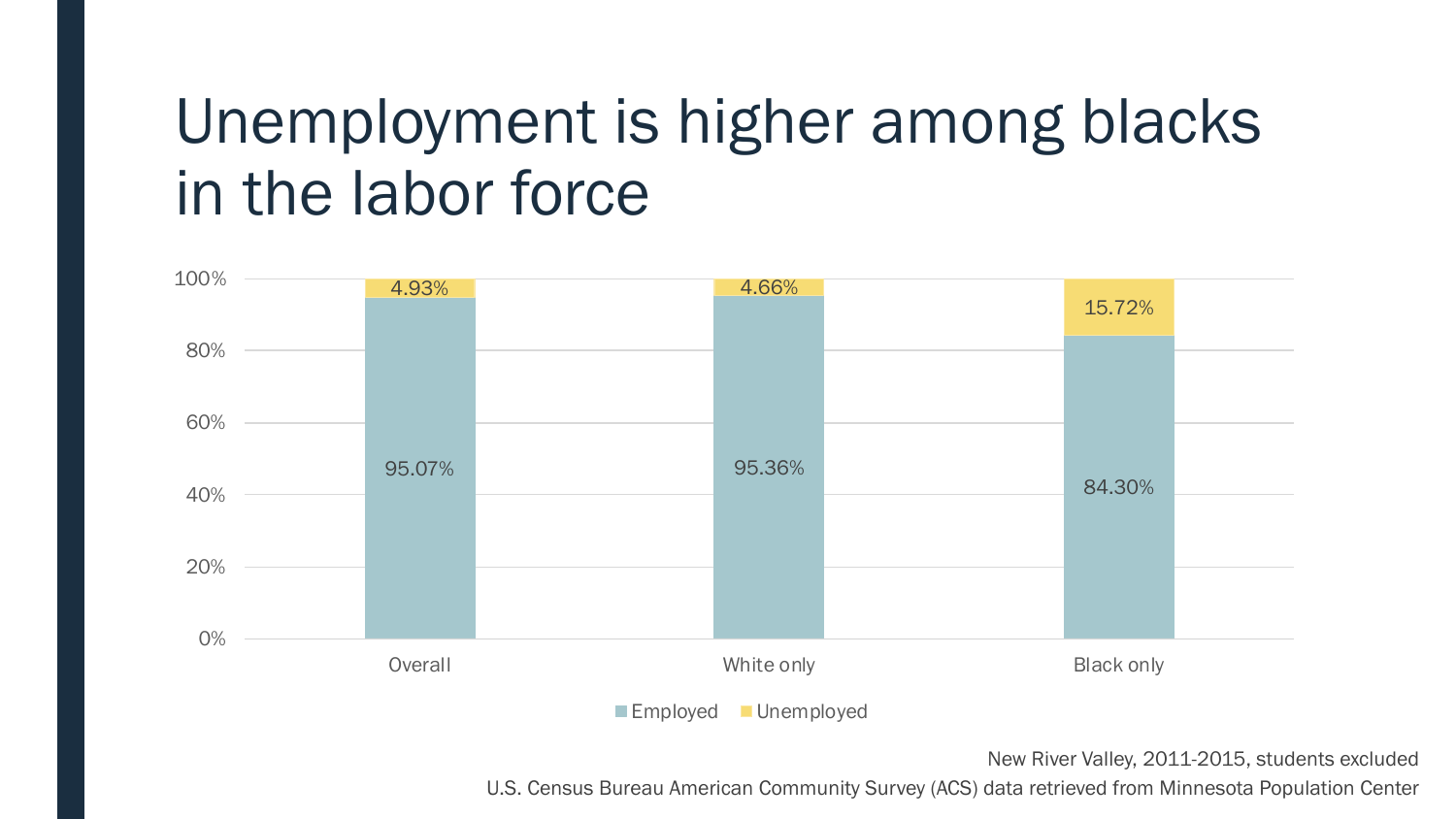## Mean income is lower among blacks



New River Valley, 2011-2015, students excluded

U.S. Census Bureau American Community Survey (ACS) data retrieved from Minnesota Population Center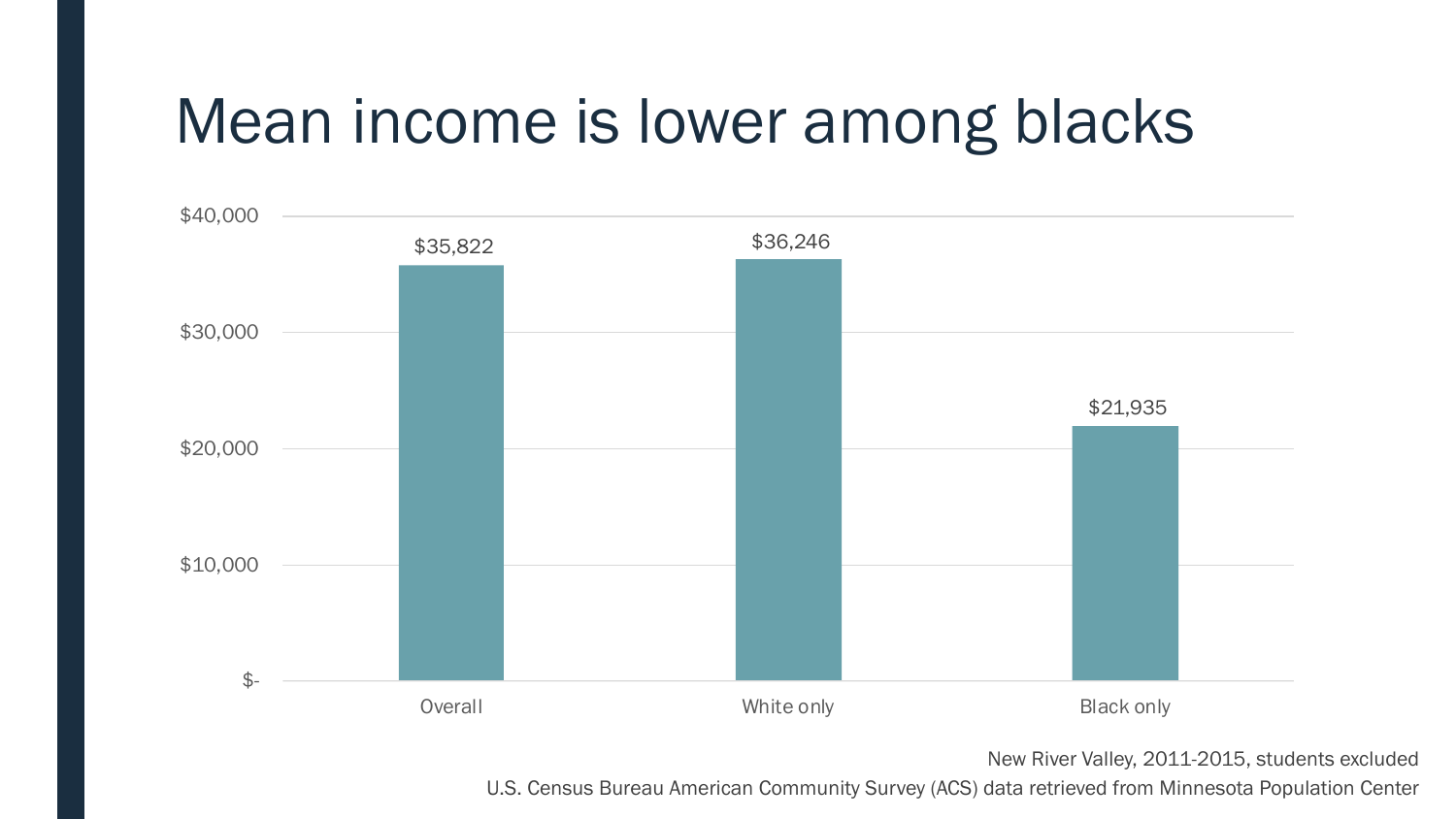### Data suggests inequality in the region is due to lower employment, not lower income



Blacksburg-Christiansburg-Radford MSA, 2011-2015

U.S. Census Bureau American Community Survey (ACS) data retrieved from American Fact Finder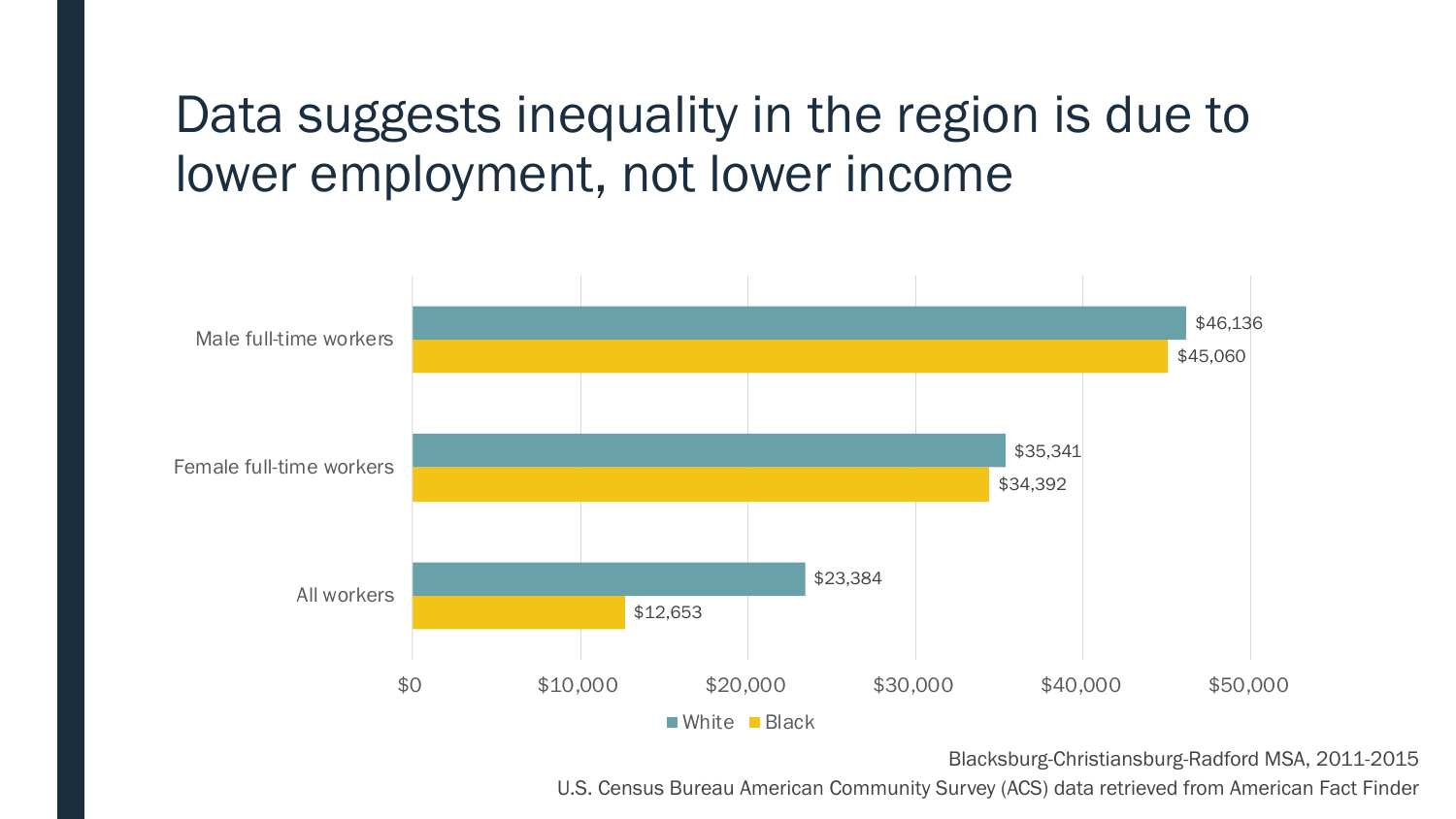### Policies and practices, reported by employers



**Employers reporting**